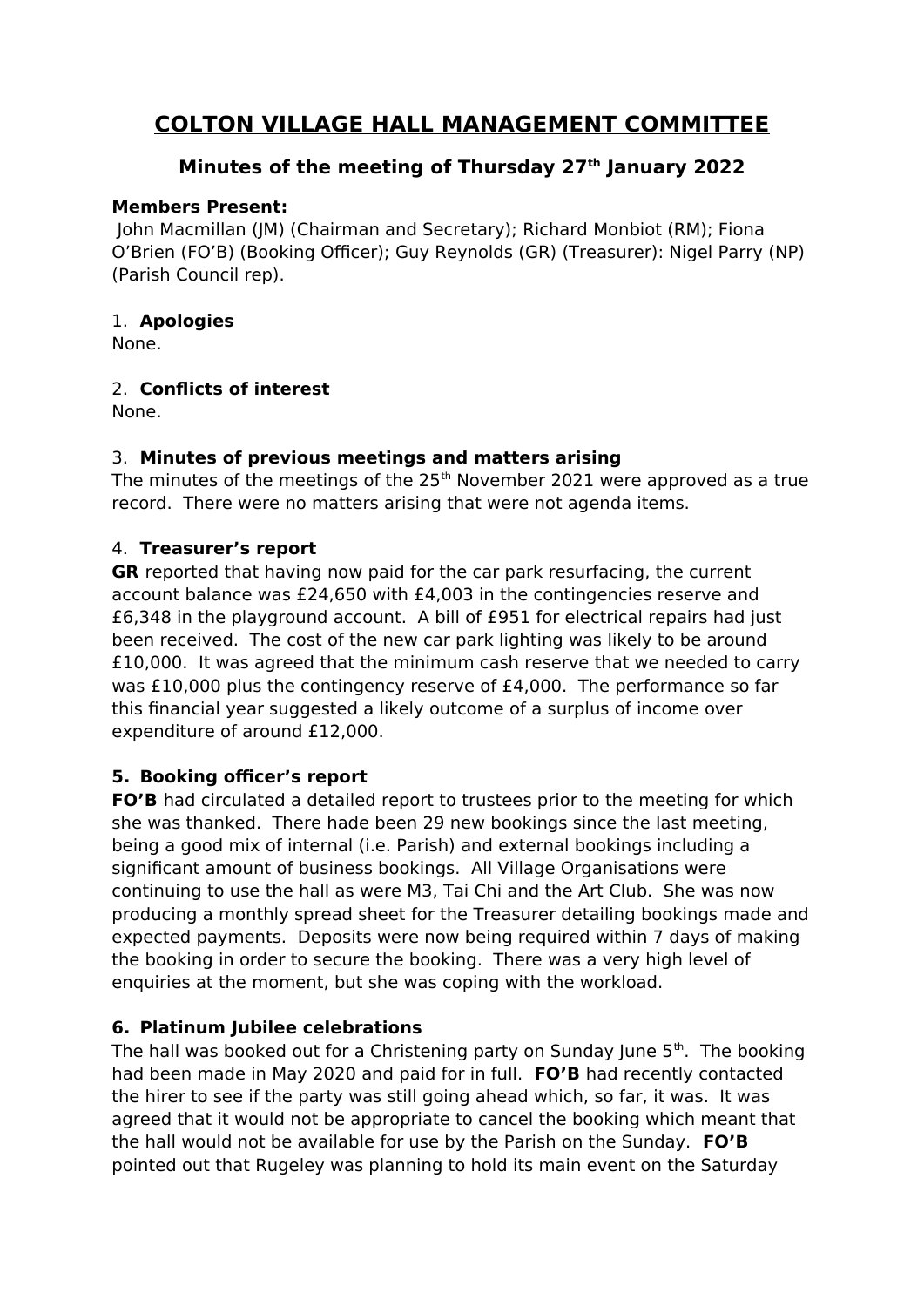and there was no reason why we could not do so as well. The Dun Cow was planning a beer festival for the Saturday and Sunday. **JM** said that although we could make the hall and the playing field available for a Parish Picnic on the Saturday, the event was likely to be a damp squib unless entertainment of some sort was also provided. **NP** said that a meeting at the Dun Cow was planned of parties who had expressed an interest in organising Jubilee celebrations and an organising committee was likely to emerge from that. Open gardens were likely to be part of the celebrations and possibly a scarecrow competition. It was agreed that if the Paris Council was prepared to commit funds for the event, we would do so up to £1,000. **NP** was asked to report back on progress but as he would not be present at the March meeting, this would have to be done by email [**Action NP**].

### **7. Fireworks at VH events**

Contrary to what had been reported in some quarters, no decision had been taken at the previous meeting to ban fireworks at the VH although that had been the initial reaction of several trustees after the event in early October. **FO'B**  reported that requests for fireworks as part of an event were extremely unusual and the event in October had been professionally organised and run. It was agreed that in future firework displays would only be permitted if they complied with the following conditions: they must be professionally organised and run: the organiser must have full public liability insurance and provide a copy to the booking officer prior to the event: the display to last no longer than 10 minutes: the hirer to ensure that notice of the display is hand delivered to all neighbouring properties and the VHMC to place a notice in Parish News. The booking terms and conditions to be amended accordingly [**Action JM**].

## **8. Carpark refurbishment**

**NP** reported the car park resurfacing was complete and paid for. He was remeasuring the car park in order to get a firm price for installing the lighting which would not be before April at the earliest. Prices seemed to be coming down slightly and lighting contractors were always less busy in the summer months so some delay might be to our advantage.

## **9. WiFi update**

**GR** reported that installation was complete and the system was working. The password was coltonvh!234. He would create a laminated notice showing the password for the wall near the WiFi. It was agreed that he could install a small shelf high on the wall near to where the WiFi was currently located in order to keep it out of harm's way. [**Action GR**].

#### **10. Dog fouling on the playing field**

This had been a hot topic on Colton Residents' Facebook page, but **NP** said he had seen little evidence of it. **JM** reported that he had heard nothing from Lichfield DC in response to his request for confirmation that the draft Anti-Social Behaviour Order which dealt with dog fouling, advertised on their website for consultation in early 2021, had actually been brought into effect. It was agreed